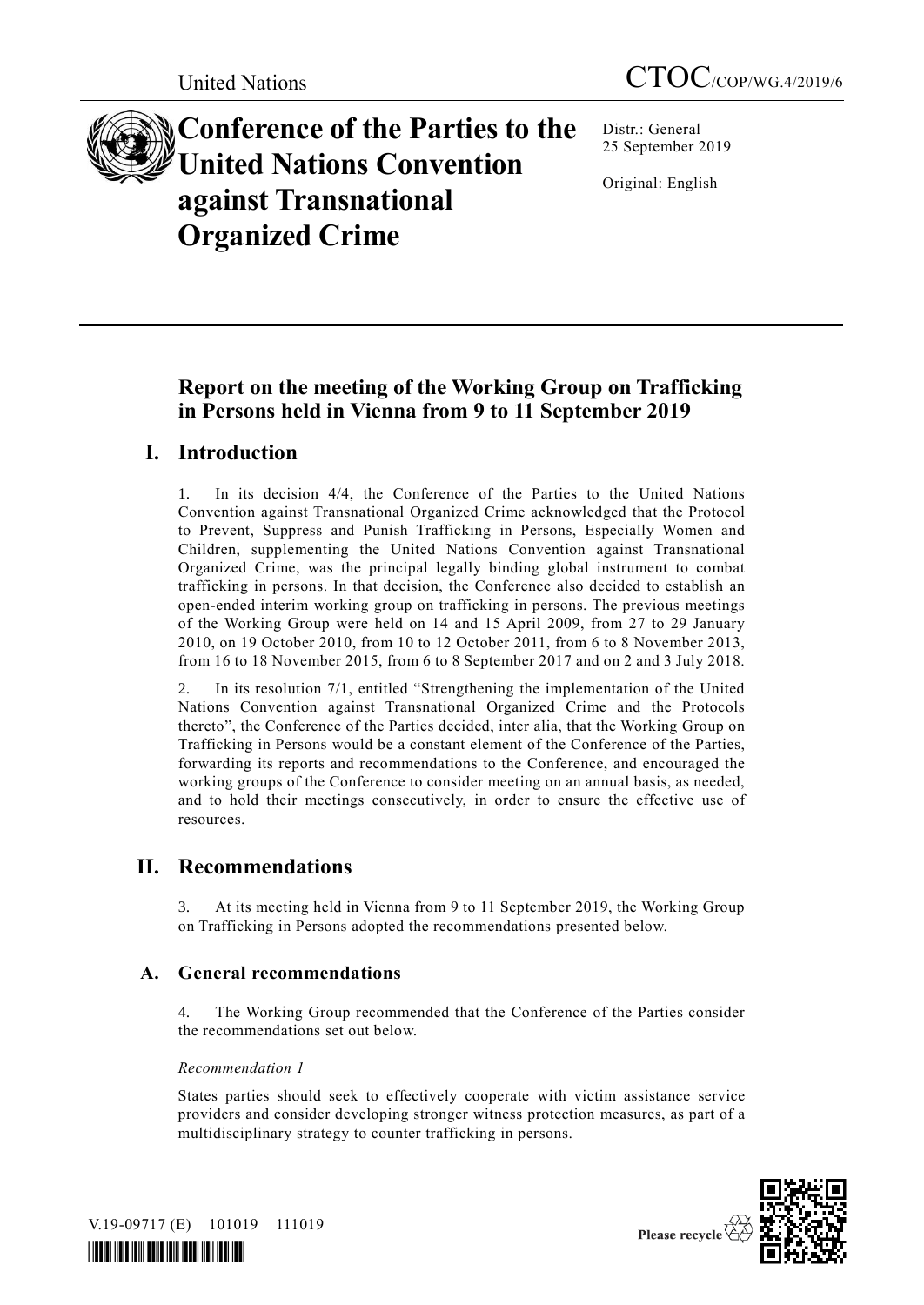## *Recommendation 2*

States parties should consider developing toolkits for the design and implementation of national coordination or referral mechanisms.

## *Recommendation 3*

States parties should, in accordance with national legislation, on a voluntary basis, share best practices detailing the roles and responsibilities of civil society organizations and non-governmental organizations, such as community-based organizations and faith-based organizations, in referral mechanisms, to support policies, including by promoting a victim-centred and trauma-informed approach, bearing in mind the age and gender of victims of trafficking in persons or other vulnerable members of society.

## *Recommendation 4*

States parties should consider ways to strengthen cooperation with relevant non-governmental or international organizations, including those which are service providers, to help build capacity to deliver trafficking in persons-related prevention measures, with a particular focus on vulnerable groups.

## *Recommendation 5*

States parties should consider developing and reviewing on a regular basis their national plans of action and legal frameworks on combating trafficking in persons.

## *Recommendation 6*

States parties should carry out relevant research involving academic and other institutions on new trends in trafficking in persons, including voluntary, trauma-informed interviews with victims to develop or adjust prevention strategies.

## *Recommendation 7*

States parties should consider consulting victims and survivors of trafficking in persons for both sexual and labour exploitation, members of at-risk groups, civil society, law enforcement, prosecutors and front-line service providers in identifying, developing and adapting strategies and initiatives to counter trafficking in persons.

## *Recommendation 8*

States parties should, wherever possible, incorporate the input of survivors in the development of policies which seek to eradicate trafficking in persons and support survivors to ensure a victim-centred and trauma-informed approach.

## *Recommendation 9*

States parties should consider developing or improving programmes to provide safe and secure shelter or other suitable accommodation for victims of trafficking in persons, especially women and children, so that victims who have been rescued do not face a situation of homelessness or revictimization.

## *Recommendation 10*

States parties are encouraged, consistent with domestic and international law, to establish joint investigation teams for specialized investigations and to respond to extradition and mutual legal assistance requests in an efficient way in responding to cases of trafficking in persons, including in relation to the proceeds of crime.

## *Recommendation 11*

States parties should make every possible effort to improve the exchange of information, consistent with the obligations set out in article 10, paragraph 1, of the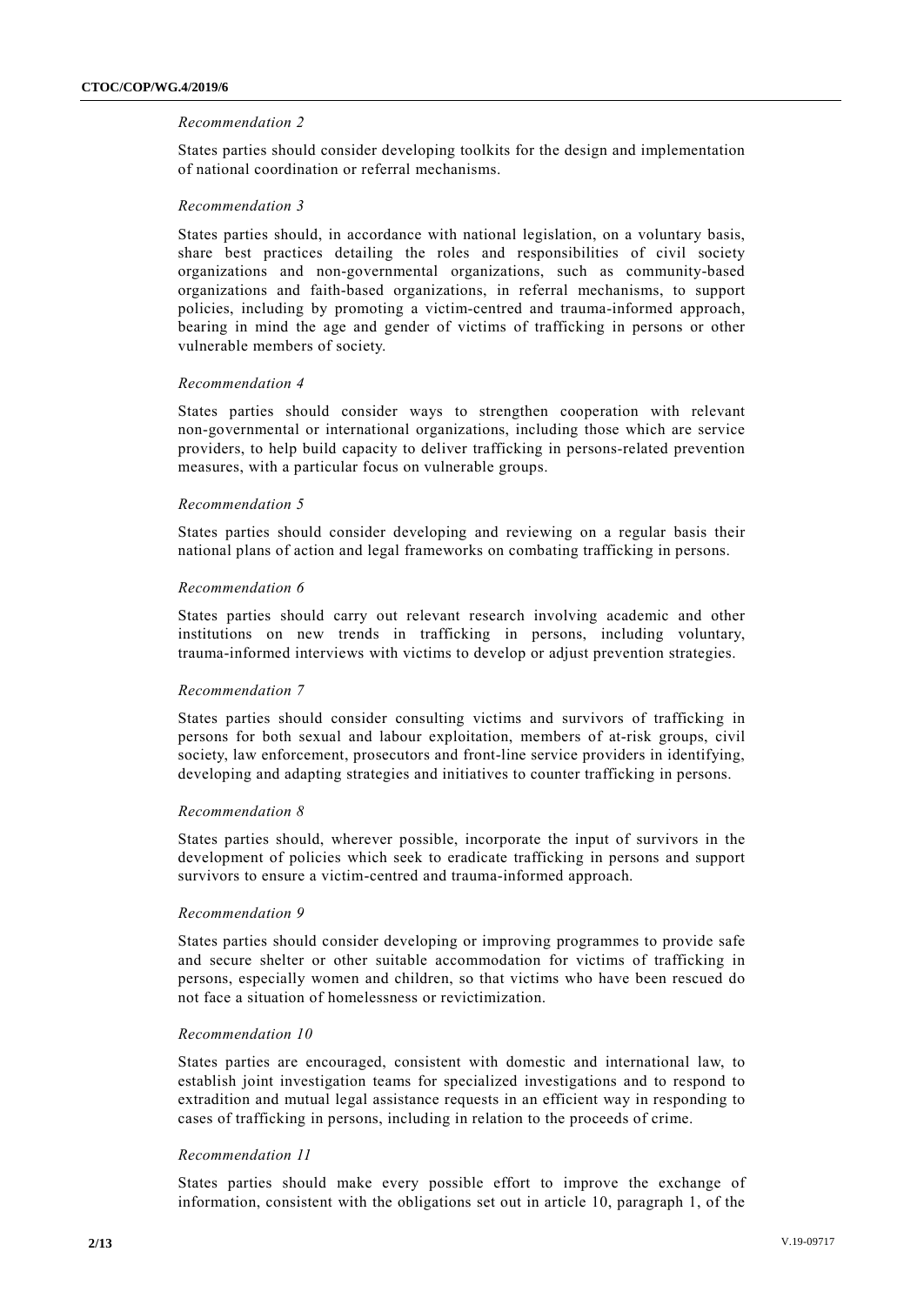Trafficking in Persons Protocol, on criminal networks engaging in trafficking in persons and on the methods used by transnational criminal groups to carry out these crimes.

### *Recommendation 12*

States parties should integrate prevention measures, including "know your rights" information materials, education and awareness materials, into services for people vulnerable to trafficking in persons, such as children who have been abused or neglected and homeless individuals. States parties should also make efforts to reach out to their migrant populations, including guest workers, and to other individuals at higher risk of trafficking in persons so that they are aware of their rights and are thus less likely to be exploited.

#### *Recommendation 13*

States parties should develop awareness-raising campaigns focused on front-line responders, including social service providers, who are likely to identify victims of trafficking in persons.

#### *Recommendation 14*

States parties should strengthen the capacity of the media to understand and report on trafficking in persons as a standard practice, taking into account their significant influence on the population.

## *Recommendation 15*

States parties should develop model strategies to support successful prosecution and should consider convening meetings to share experiences, practices and challenges in this regard.

## *Recommendation 16*

States parties should provide training to security and military personnel, including those on peacekeeping missions, to enable them to respond effectively to trafficking in persons.

## *Recommendation 17*

The Working Group should address the following topics as priorities at its future meetings: (a) effective strategies to support victims and/or witnesses in the criminal justice system; (b) guidance on the issue of appropriate criminal justice responses to victims who have been compelled to commit offences as a result of their being trafficked; (c) common challenges associated with the investigation and/or prosecution of trafficking in persons offences; (d) best practices in the establishment and operation of joint investigation teams and specialized prosecution units; (e) successful strategies for addressing the use of technology to facilitate trafficking in persons, and to prevent and investigate trafficking in persons; (f) how the media can support the development, implementation and assessment of anti-trafficking responses; (g) measures to strengthen procurement policies at the national, regional and international levels; and (h) including the private sector, civil society and victim input in responses to trafficking in persons.

## *Recommendation 18*

States parties should share experience in the development of internationally aligned policies, legislation and guidance to incentivize businesses to develop, implement and report on long-term strategies for assessing risks, identifying priority areas and delivering targeted due diligence to protect vulnerable workers.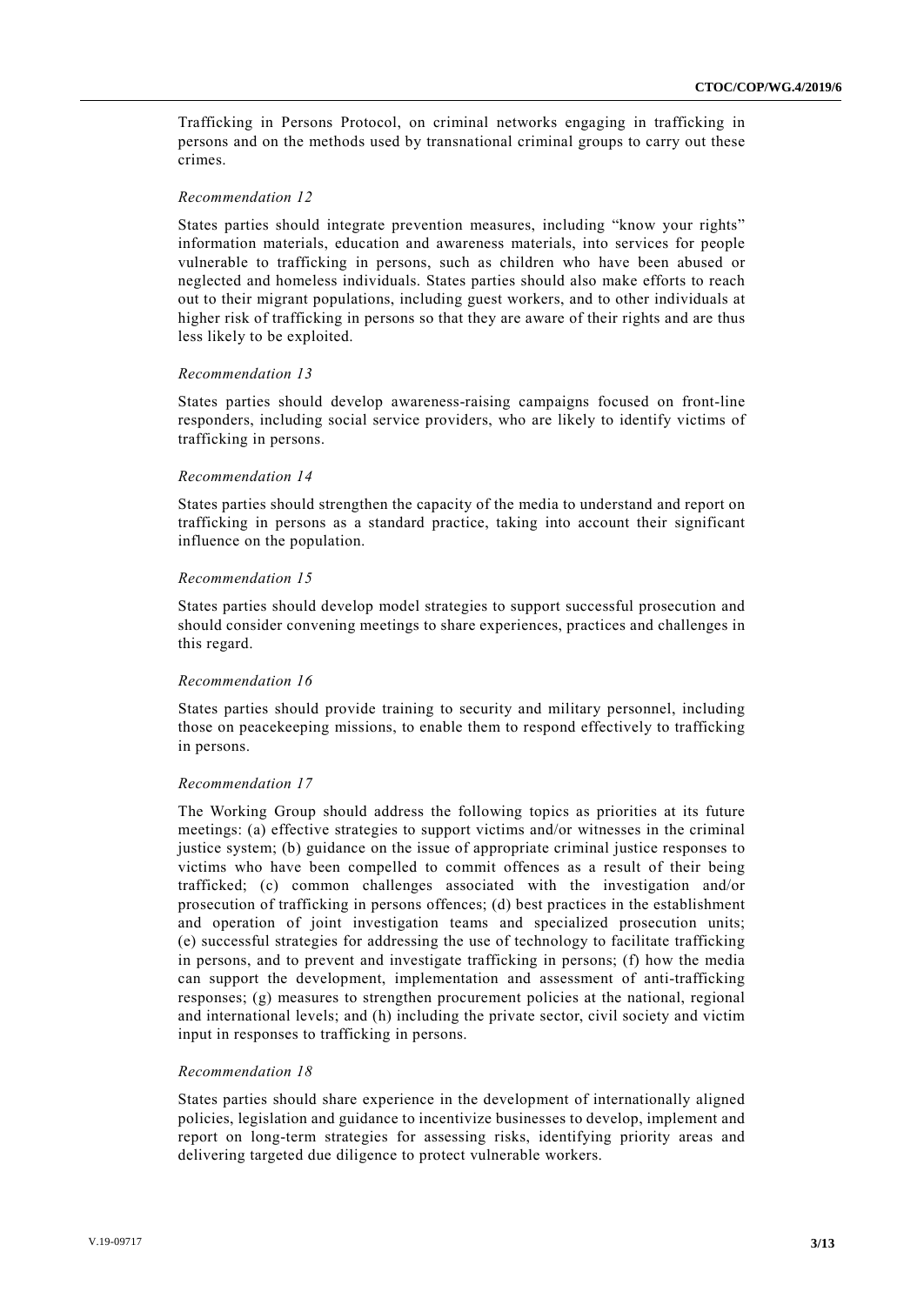## **B. Recommendations on crime prevention measures in trafficking in persons**

5. The Working Group recommended that the Conference of the Parties consider the recommendations set out below.

### *Recommendation 19*

States parties should work in partnership with businesses, civil society and public sector organizations to develop policies and legislation that drive effective and targeted action to address the risks of forced labour in supply chains.

## *Recommendation 20*

States parties should consider encouraging regional and international organizations to take measures to prevent and address trafficking in persons in their supply chains, such as reviewing their procurement practices, and to provide gender-inclusive and age-sensitive training to their relevant personnel, especially management, on trafficking in persons and its risks in the supply chains of regional and international organizations.

#### *Recommendation 21*

States parties are encouraged to consider the "Principles to guide government action to combat human trafficking in global supply chains", which were developed by some States to raise awareness in order to improve public procurement policies, to deter fraudulent and abusive recruitment practices and to harmonize policy frameworks in preventing trafficking in persons in their supply chains.

#### *Recommendation 22*

States parties should encourage businesses to engage in due diligence practices to prevent forced labour in global supply chains and to eliminate practices that put migrant workers at greater risk of forced labour, such as worker-paid recruitment fees.

## *Recommendation 23*

States parties and international organizations should implement measures to prevent and address trafficking in persons in government procurement processes.

#### *Recommendation 24*

States parties should take measures to counter the criminal misuse of cybertechnologies in facilitating the exploitation of victims of trafficking in persons, while recognizing the potential of such technologies to prevent trafficking in persons.

#### *Recommendation 25*

States parties should comprehensively investigate, in accordance with domestic law, including through financial investigation, all individuals suspected of being involved in trafficking in persons, in particular those who benefit financially.

#### *Recommendation 26*

States parties should, to the extent possible, attempt to ensure the effective protection and security of potential victims of trafficking in persons.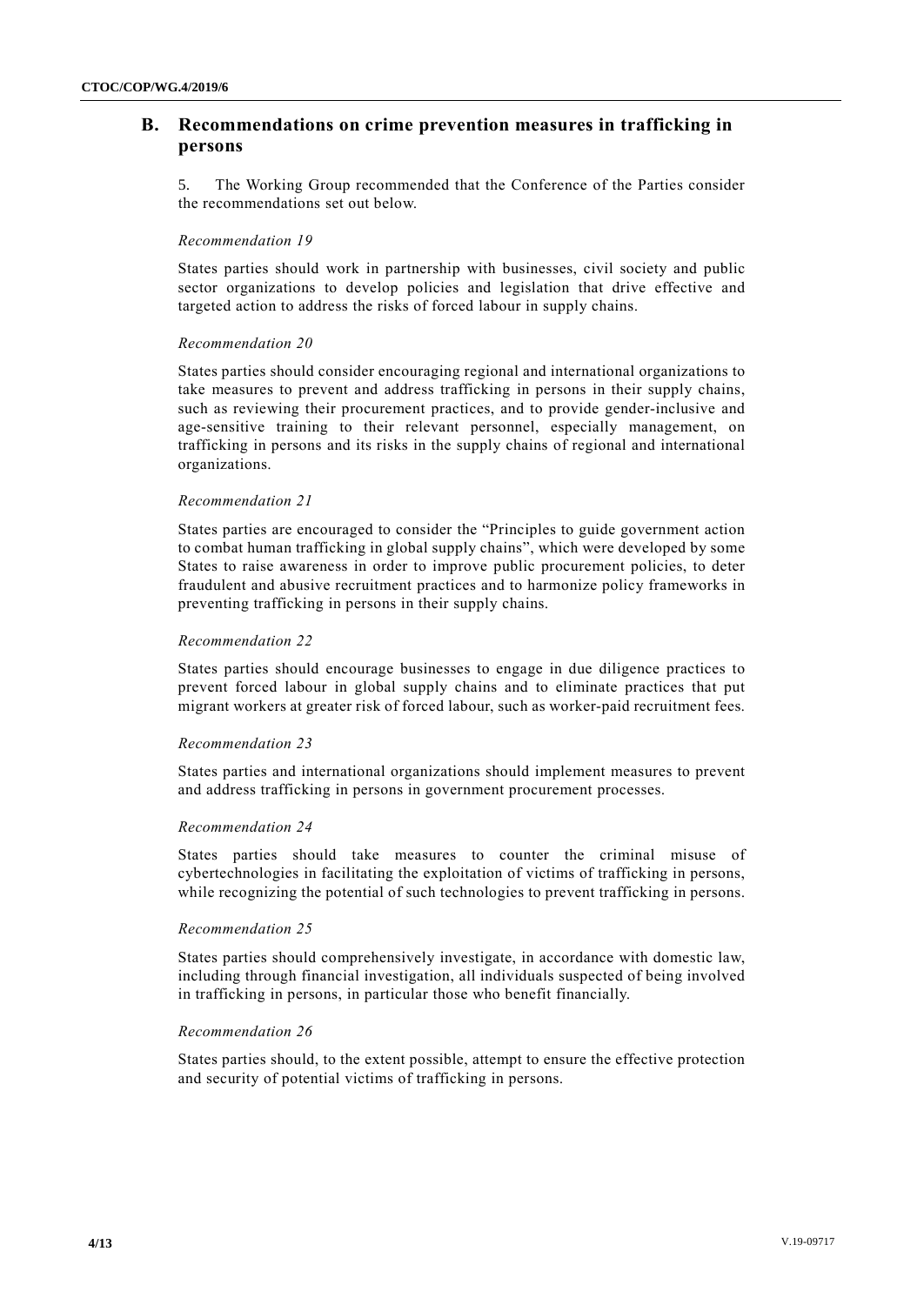## **C. Recommendations on diplomatic and consular officials or liaison officers in diplomatic and consular missions and their roles in addressing trafficking in persons**

6. The Working Group recommended that the Conference of the Parties consider the recommendations set out below.

## *Recommendation 27*

States parties should consider creating oversight mechanisms, such as in-person registration programmes, within their ministries for foreign affairs, as appropriate, to prevent trafficking in persons or other abuses of domestic workers employed by foreign mission personnel and to inform the workers of how to seek help if needed.

#### *Recommendation 28*

States parties are encouraged to train relevant personnel before they serve overseas to familiarize them with all the forms of trafficking in persons that they may encounter, with a focus on preventing and addressing domestic servitude and ensuring the fair treatment of domestic workers. States parties are also encouraged to provide visa applicants with information, preferably in their native languages, about the different forms of trafficking in persons, their rights and the available assistance resources.

## *Recommendation 29*

States parties should hold specific workshops, seminars or courses at the national, regional and international levels on the role of diplomatic and consular personnel in responding to trafficking in persons.

## *Recommendation 30*

States parties should build the capacity of diplomatic and consular staff to identify potential victims of trafficking in persons, taking into consideration international legal obligations.

## *Recommendation 31*

States parties should, whenever possible, incorporate the input of victims and/or civil society organizations in the development of training materials for diplomatic and consular officials or liaison officers on indicators of trafficking in persons in order to ensure a victim-centred and trauma-informed approach.

## *Recommendation 32*

States parties should consider providing training on a regular basis to diplomatic and consular agents in relation to trafficking in persons.

## *Recommendation 33*

States parties should consider creating a mechanism for employees of diplomatic households according to which they are encouraged to appear in person, if possible, in the framework of a face-to-face interview, before the host State authorities, where they are informed of their rights and obligations and are told who to contact in case of any difficulties.

#### *Recommendation 34*

States parties should support domestic employees in learning to speak one of the official languages of the host State, or alternatively a language broadly understood in the host State, to enable them to communicate with authorities and to facilitate their social integration.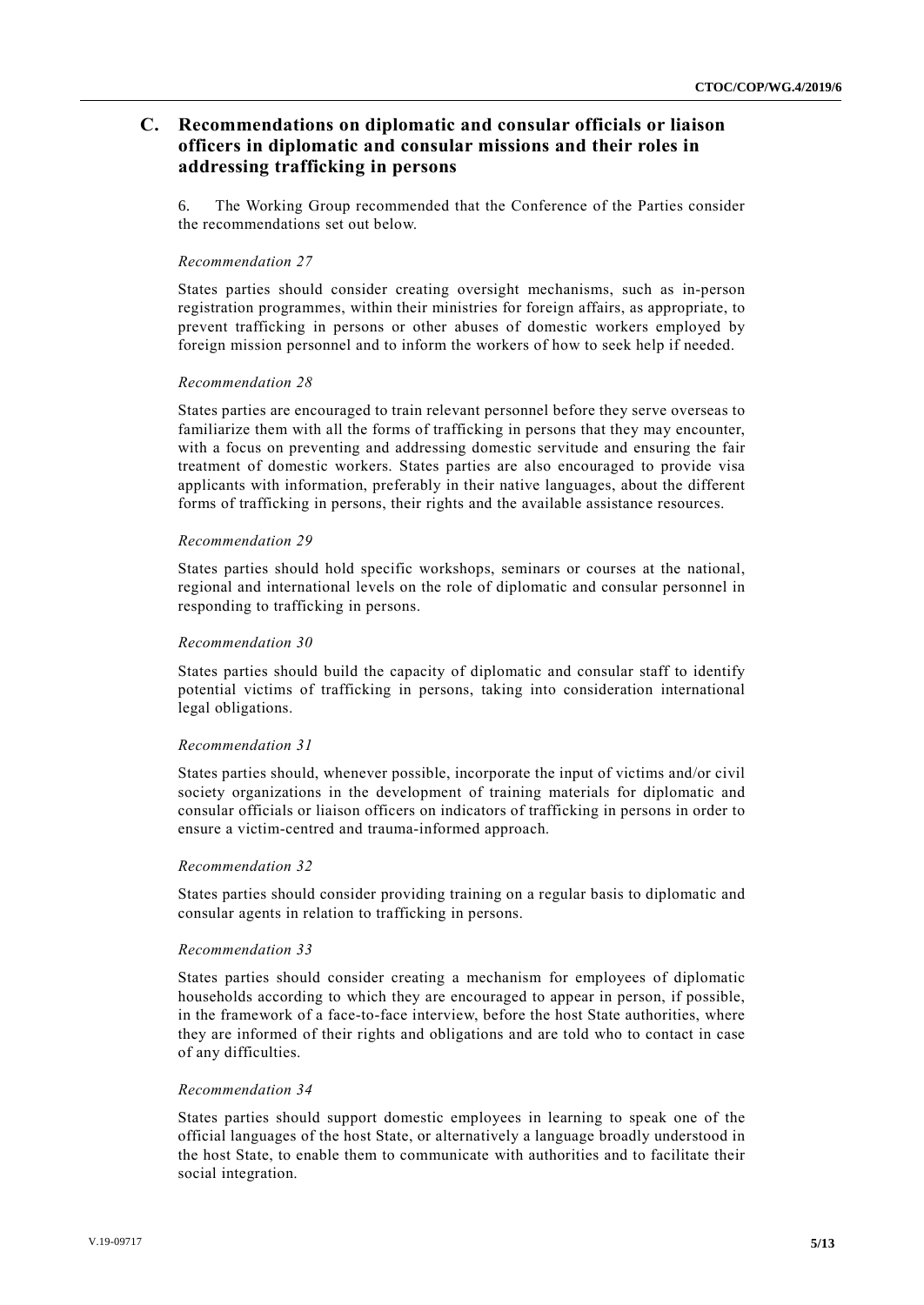## *Recommendation 35*

States parties are encouraged to require that the salary of a domestic worker employed by diplomatic or consular staff be paid into a bank account opened in the domestic worker's name.

## *Recommendation 36*

States parties should strengthen the assistance provided to victims of trafficking in persons through cooperation between the diplomatic and consular missions of different countries.

## *Recommendation 37*

States parties should consider encouraging all relevant government entities to cooperate with the diplomatic and consular missions accredited in their host country, in accordance with their domestic law and international law, in order to provide optimal assistance and protection services for victims of trafficking in persons, facilitate processes, adapt to national realities and overcome any legal or administrative obstacles.

## *Recommendation 38*

States parties should explore the possibility of signing bilateral cooperation agreements to ensure fluid and timely communication.

## *Recommendation 39*

States parties may be encouraged to consider implementing, as appropriate and in compliance with their obligations, consular notification to protect the rights of foreign nationals to due process.

## **III. Summary of deliberations**

7. At its 1st and 2nd meetings, on 9 September 2019, the Working Group considered agenda item 2, entitled "Crime prevention measures in trafficking in persons".

8. The discussion under agenda item 2 was facilitated by the following panellists: Phoebe Blagg, Senior Modern Slavery Policy Adviser, Modern Slavery Unit, Home Office of the United Kingdom of Great Britain and Northern Ireland, on behalf of the Group of Western European and other States; Qingtian Meng, Deputy Director, Anti-Human Trafficking Office of the Criminal Investigation Department, Ministry of Public Security of China, on behalf of the Group of Asia-Pacific States; Ooshara Sewpaul, Deputy Chief State Law Adviser, Department of Justice and Constitutional Development of South Africa, on behalf of the Group of African States; and Rafaella Mikos Passos, Federal Public Defender at the Federal Public Defender's Office of Brazil, on behalf of the Group of Latin American and Caribbean States.

9. Ms. Blagg delivered a presentation on the experience of the United Kingdom in combating trafficking in persons in supply chains. She stated that, under the Modern Slavery Act, large commercial organizations operating in the United Kingdom were required to report on how they were tackling modern slavery and forced labour in their operations and supply chains. Ms. Blagg stressed that the measure had led to increased business awareness, investment in due diligence activities and more scrutiny from civil society and the public. She added that the Government would publish its own statement in 2019 on measures taken to address trafficking in persons in procurement. Ms. Blagg highlighted the need for international cooperation and also highlighted the "Principles to guide government action in combating human trafficking in global supply chains", which had been jointly developed by Australia, Canada, New Zealand, the United Kingdom and the United States of America. In the Principles, Governments are called upon to harness the power of government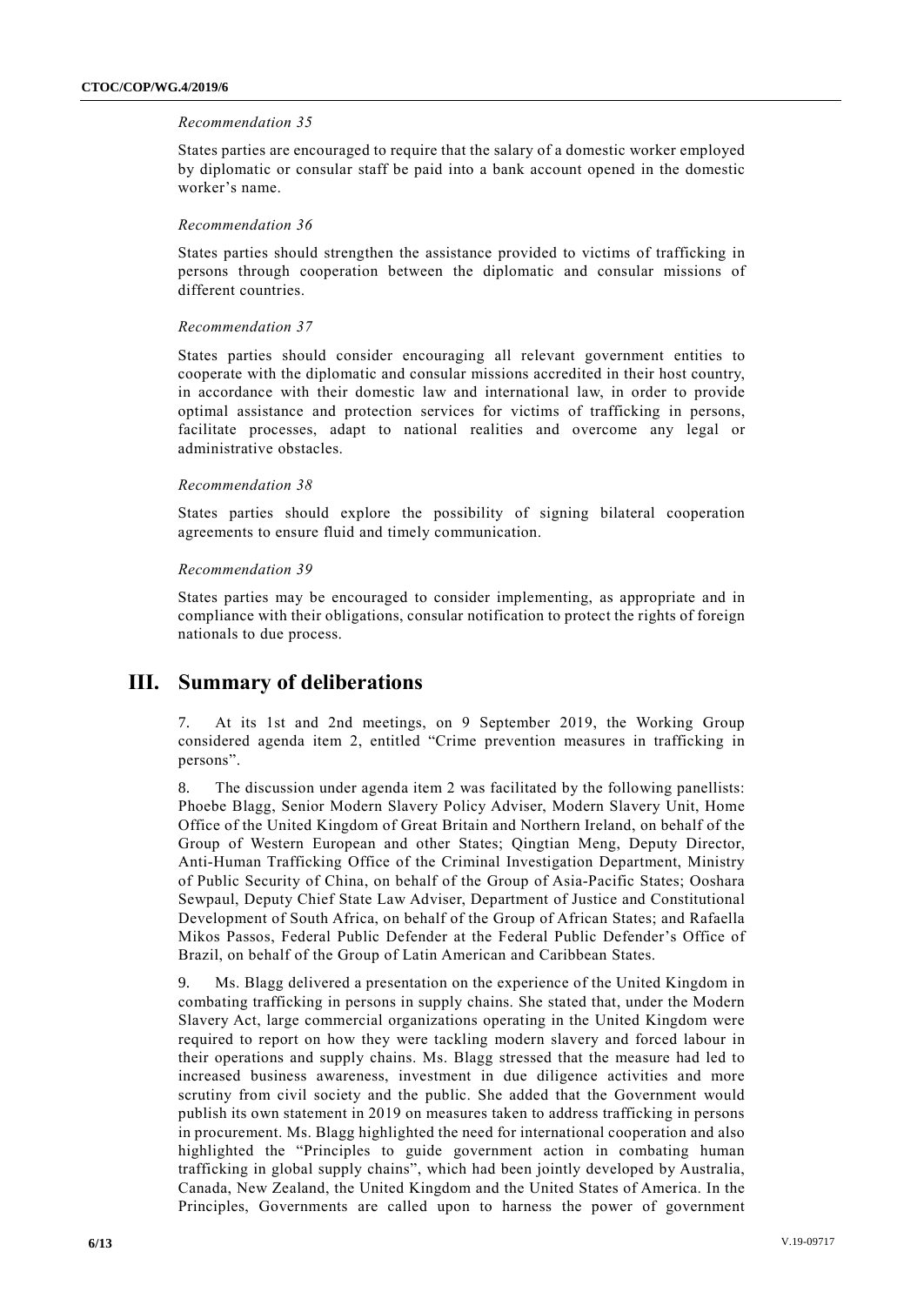spending, to strive for the harmonization of policy and legislation, to advance responsible recruitment policies and practices and to encourage the private sector to address trafficking in persons in supply chains. Lastly, she emphasized the need to measure action and impact, as well as to review and adapt approaches, over time.

10. Ms. Mikos Passos spoke about the efforts of Brazil to combat trafficking in persons and, in particular, the specific role of the Federal Public Defender's Office in those efforts. She then presented achievements in collaboration with the United Nations Office on Drugs and Crime (UNODC) through the country's partnership in the Global Action to Prevent and Address Trafficking in Persons, such as successfully training public officials and releasing publications and guides on the rights of victims. She noted with concern, however, that the Federal Public Defender's Office faced several challenges, such as the stigma linked to victimization, a lack of quantitative and qualitative data, the need for better cooperation between private and public service providers, as well as the need for a network of caregivers to better support victims.

11. Ms. Meng spoke about the efforts of China in relation to its national plan of action 2013–2020 to fight trafficking in persons. She provided details on the establishment by the Ministry of Public Security of a dedicated office to combat the trafficking of women and children. In 2009, the Ministry had set up a DNA database and a facial recognition system to identify victims of trafficking in persons and missing children. In partnership with the Alibaba Group, the Ministry had also developed an alert platform, which was being used by 6,000 special police officers who could log in and gain access to apps and platforms to alert the public about missing children. A total of 3,901 children had been located successfully using the platform. Lastly, Ms. Meng stressed that the mobilization of society was the best weapon to combat trafficking in persons.

12. Ms. Sewpaul delivered a presentation on the efforts of South Africa to combat trafficking in persons. In cooperation with UNODC, the country had aligned its legal framework to the Trafficking in Persons Protocol. She stressed the lack of data collection and public awareness and mentioned that the partnership between South Africa and UNODC had resulted in progress in fighting that crime. She then described the concept of "litigation surgeries", which allowed prosecutors to share their experiences on evidential issues in cases involving trafficking in persons. Such activities had been organized in cooperation with UNODC and had proved highly successful. She then highlighted the success of Operation Batho, supported by UNODC, which brought together intelligence operatives and investigators from southern African countries to identify trafficking routes. She stressed that the new national policy framework on trafficking in persons, recently developed under the Global Action to Prevent and Address Trafficking in Persons, allowed for the clarification of roles and procedures to combat trafficking in persons. She added that, thanks to efforts to increase data collection, the Government was better positioned to detect victims. She concluded by stating that education and awareness-raising were necessary to combat trafficking in persons and that South Africa was considering joining the Blue Heart Campaign.

13. After those presentations, the panellists exchanged additional information with the participants in response to several questions and comments on specific challenges and examples of good practices.

14. In the discussions that followed, many speakers emphasized the importance of multidisciplinary approaches to preventing the crime of trafficking in persons, which could contribute to the achievement of the Sustainable Development Goals. Speakers stressed that such approaches should include partnerships with civil society, including in broad public consultations.

15. Many speakers highlighted the challenge of measuring the scale of the crime of trafficking in persons and the impact of awareness-raising measures. At the same time, several speakers noted national efforts to improve data collection, as well as evidence-based policies and responses to trafficking in persons.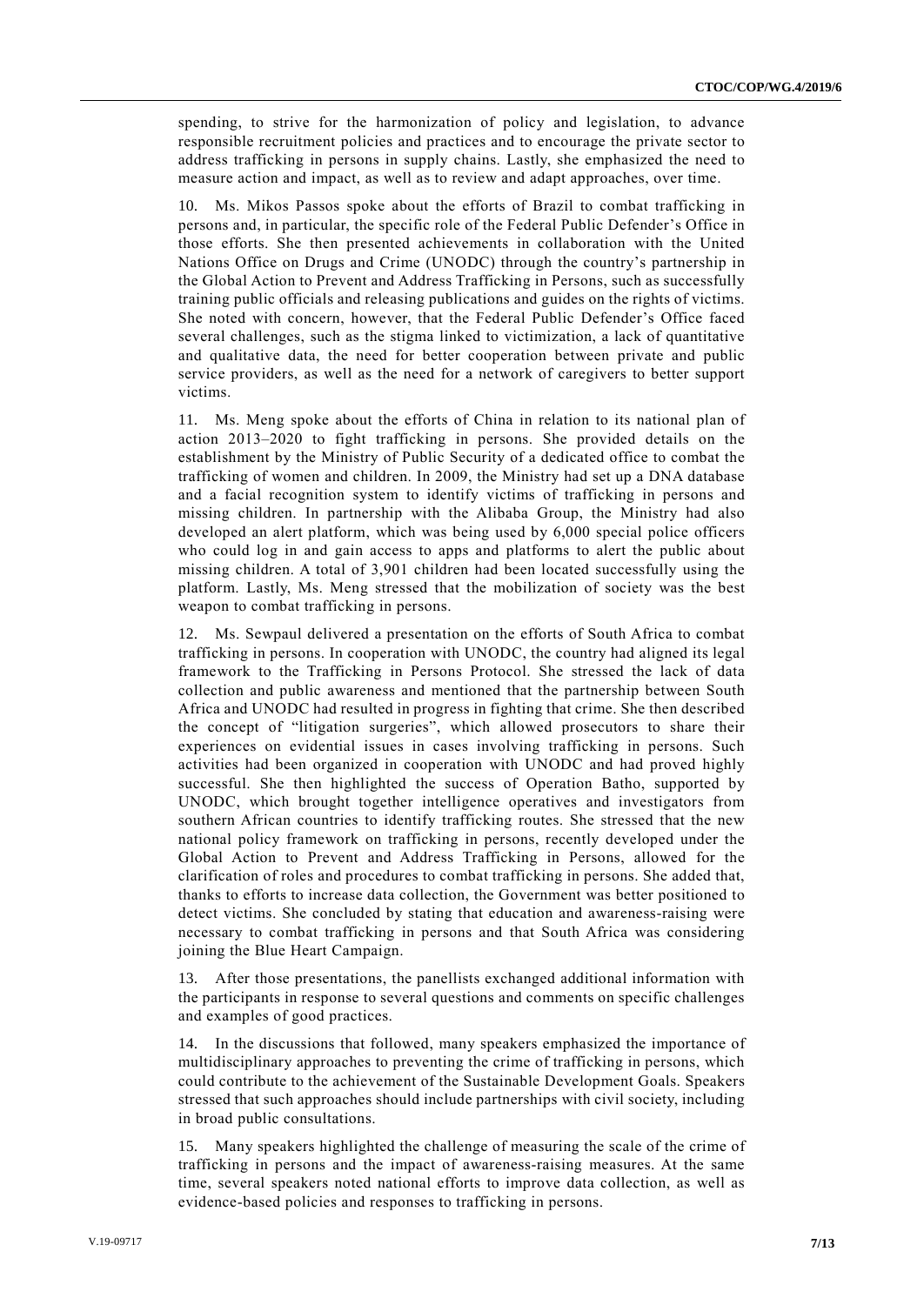16. Several speakers noted that their Governments had decided to join the Blue Heart Campaign to further their awareness-raising efforts.

17. Many speakers addressed the need to tackle the root causes of trafficking in persons, as well as the linkages between trafficking, conflict situations and migration. Some speakers also noted the need to distinguish trafficking in persons from other crimes in national legislation.

18. Several speakers highlighted the value they attached to the technical assistance provided by UNODC, noting the resulting achievements in national legislation and policy and in the investigation and detection of trafficking in persons cases.

19. One speaker mentioned the importance of a trauma-informed culture and a gender-sensitive approach to providing services for victims of trafficking in persons.

20. One speaker described the good practice of providing financial compensation for work inside shelters to victims of trafficking in persons who were not willing or were unable to work outside the shelters.

21. One speaker noted the essential role of independent media in preventing trafficking in persons, as well as the need for specialized journalists to that end.

22. Several speakers stressed the interaction between anti-trafficking efforts and technology, noting good practices that draw on the benefits of technology, such as mobile applications, in combating trafficking in persons. One speaker also noted legislative measures to combat the crime online.

23. Several speakers highlighted the value of targeted awareness-raising campaigns, while also noting the importance of increasing trust between the State and community groups to increase the number of referrals of victims of trafficking in persons. The value of partnerships with civil society organizations, including in prevention campaigns, was also noted.

24. Several speakers highlighted the importance of the voices of survivors, noting the value of listening to and engaging with victims of trafficking in persons.

25. Another speaker highlighted the value of joint investigation groups and compliance with mutual legal assistance requests in responding to trafficking in persons.

26. Speakers also highlighted the value of bilateral collaboration, with two speakers citing the secondment of liaison magistrates and officers from one country to the prosecution services of others as examples of promising practices.

27. With regard to the prevention of retrafficking, the need for coordinated action was stressed, as was the need to provide assistance to victims upon their return to their communities, including humanitarian assistance. One speaker noted the value of inter-institutional cooperation to that end.

28. Measures to enable victims who are foreign nationals to remain in the territory of a State, as well as to gain access to services and seek compensation and residence visas, were also mentioned by several speakers.

29. Many speakers referred to the importance of engaging in capacity-building and technical cooperation efforts with a range of actors. The need to train those responsible for passing on information was noted, as was the need to train immigration officials, community leaders (such as teachers and doctors) and the media, with several speakers welcoming the role of UNODC in delivering such training.

30. The use of social media to recruit victims, as well as the need to harness it to prevent and combat trafficking in persons, was also highlighted.

31. One speaker noted the value of building the capacity of the judiciary, while another referred to the training of labour inspectors and related personnel and the need to improve legislation to enable those responsible for labour law enforcement to do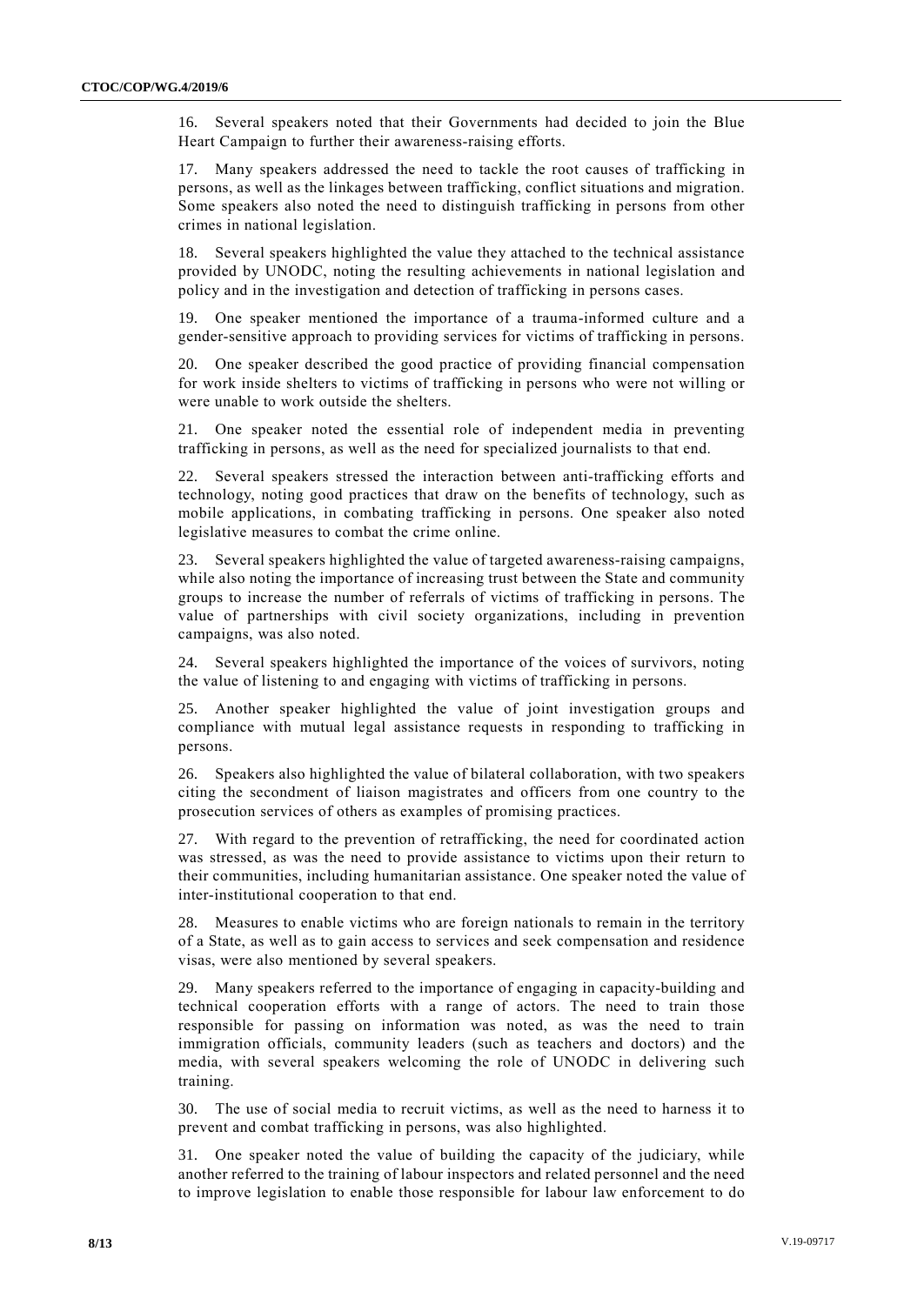more when they come across possible breaches of labour law. The need to build the capacity of the hospitality industry to detect victims of trafficking in persons was also mentioned.

32. Several speakers highlighted the importance of supply chain transparency as an opportunity for, rather than a threat to, commercial enterprise, as well as the importance of engagement with the private sector on that topic. The need to incentivize businesses to promote their brands as free from trafficking in persons was also noted, as was the value of regional processes in enhancing collaboration.

33. Several speakers highlighted contextual and structural vulnerabilities relating to trafficking in persons, including the vulnerability of migrant workers to exploitation and that of women and girls, who continued to represent the vast majority of identified victims and, in particular, continued to be trafficked for sexual exploitation. In that vein, one speaker noted the critical need to ensure that all forms of exploitation were addressed equally. Another noted the value of countering trafficking in persons for forced labour, including the need to monitor compliance with labour legislation, while several speakers mentioned efforts to counter trafficking in persons for the purpose of organ removal. Several speakers noted the need to take measures to criminalize the use of services provided by a victim of trafficking in persons with knowledge that the person is a victim.

34. Many speakers noted the continued low level of convictions for trafficking in persons, highlighting the need to ensure efforts directed at countering impunity. One speaker noted the central role of the Trafficking in Persons Protocol and welcomed the role of UNODC as its guardian.

35. At its 2nd, 3rd and 4th meetings, the Working Group considered agenda item 3, entitled "Diplomatic and consular officials or liaison officers in diplomatic and consular missions and their roles in addressing trafficking in persons".

36. A general introductory statement was made by a representative of the Secretariat under agenda item 3. With the Chair presiding, the discussion under agenda item 3 was led by the following panellists: Chenobia Calhoun, Acting Assistant Chief of Protocol for Diplomatic Affairs, United States Department of State, on behalf of the Group of Western European and other States; and Jesús Alberto Marquez Navarro, Police Attaché, Permanent Mission of Spain to the United Nations (Vienna), on behalf of the Group of Western European and other States.

37. Mr. Marquez Navarro presented the Spanish national action plan on trafficking in persons, which had been released in two phases. He noted that immediate assistance for victims could be accessed through a hotline, email address and/or Twitter account, and he showed an awareness-raising video that had been disseminated in the Spanish media. He stressed the achievements made possible by international and bilateral cooperation in joint operations, such as those carried out with Austria and Morocco, enabling the rescue of victims and apprehension of perpetrators. He noted that investigations could only be effective if they were regular, prompt, adequately resourced, supported by confidence in dedicated local investigation units (accessible 24 hours per day) and guided by long-term approaches. He noted coordination with non-governmental organizations as essential, as they supported victims and could also help to identify criminal networks. He also noted that social networks and websites could be used to investigate trafficking in persons cases. He also noted that money-laundering was prevalent and a focus should be placed on financial investigations and the development of expertise in forensic accounting. The establishment of an international community to bring together victim support efforts was important. Liaison officers were also important in the context of cooperation, especially in connection with networks, such as the Ibero-American Network of Specialized Prosecutors against Trafficking in Persons and the Smuggling of Migrants, supported by UNODC. Cooperation in that regard could be carried out bilaterally and internationally. He concluded by stating that capacity-building for officers responsible for trafficking in persons cases should be strengthened.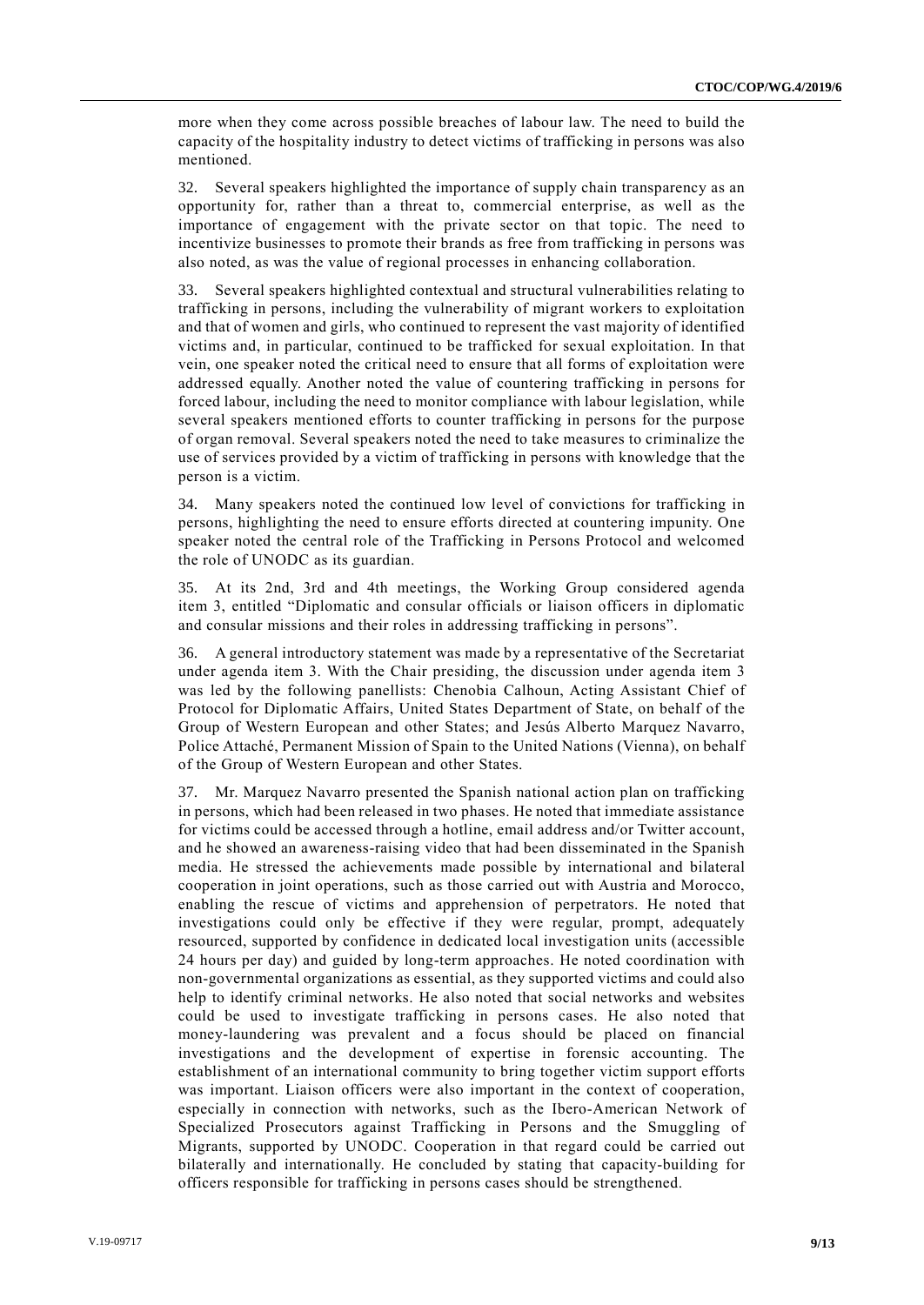38. Ms. Calhoun discussed the efforts of the United States to prevent domestic servitude in diplomatic households, including through the strengthening of policies at the national and international levels. For example, she noted that the United States had provided financial and technical support for the development of the handbook entitled *How to Prevent Human Trafficking for Domestic Servitude in Diplomatic Households and Protect Private Domestic Workers*, published by the Organization for Security and Cooperation in Europe (OSCE) in 2014. She added that the United States had benefited considerably from the technical expertise contributed to the Working Group and its discussions on that issue. Her presentation highlighted some best practices that had been developed to address the issue, including the role of consular officers and how they could help to prevent trafficking in persons. She stressed the importance of establishing oversight mechanisms and the need to develop standard employment contracts to provide clear information on rights, salaries, roles and responsibilities. She further stressed the need for all personnel to receive training, before serving overseas, on trafficking in persons, with a focus on preventing and addressing domestic servitude and promoting the fair treatment of workers.

39. At its 3rd meeting, on 10 September 2019, the Working Group resumed the panel presentations under agenda item 3.

40. Ms. Meng presented efforts by the Ministry of Public Security of China to set up hotline mechanisms in collaboration with multiple States, creating a strong cooperation network. The Ministry had deployed 69 police liaison officers in 41 countries, contributing to building bridges between States to combat trafficking in persons. Joint operations to fight transnational organized crime had also been conducted through cooperation agreements with Cambodia, the Lao People's Democratic Republic and Myanmar, with joint operations carried out between six countries, during which liaison officers had served as key links in intelligence-sharing and repatriation efforts. As a result, 634 cases of trafficking in persons had been uncovered and 153 foreign nationals rescued. Police and border liaison officers had supported the rescue of victims and information-sharing between China and bordering countries. Ms. Meng explained how, since 2014, border liaison officers had repatriated 1,193 people. She went on to describe several individual cases to illustrate the success of those joint operations. A working group for joint investigation had been set up at the Embassy of China in Viet Nam to investigate specific cases. She concluded by reiterating that the liaison officers had proved to be an efficient bridge in combating trafficking in persons and a platform for the exchange of information.

41. In the discussion under agenda item 3 that followed, many speakers outlined the need to protect the safety and human rights of nationals abroad, in particular those who are vulnerable. Diplomatic and consular personnel could play an essential role in detecting and fighting trafficking in persons in that regard. A large number of speakers stressed the importance of training consular and diplomatic personnel on all forms of trafficking in persons, the context in which it occurred, as well as warning signs, indicators and victim assistance measures. Some speakers highlighted the need for a victim-centred and human rights-based approach to such training. Training could allow diplomatic and consular officials to react swiftly when a trafficking in persons case involving a citizen was detected abroad. Some speakers mentioned that diplomats received online training as well as booklets before the start of their assignments. One speaker emphasized the importance of observing the Vienna Convention on Diplomatic Relations, the Vienna Convention on Consular Relations and other relevant international agreements when diplomatic and consular officials deal with trafficking in persons issues.

42. Some speakers mentioned the particular vulnerability of domestic workers in diplomatic households, who were often isolated. In addition, the privileges and immunities of diplomatic employers could increase the vulnerability of such workers to trafficking in persons. In that regard, several speakers described measures taken to increase the protection afforded to domestic workers in diplomatic households, such as in-person interviews at consulates during which their rights were explained before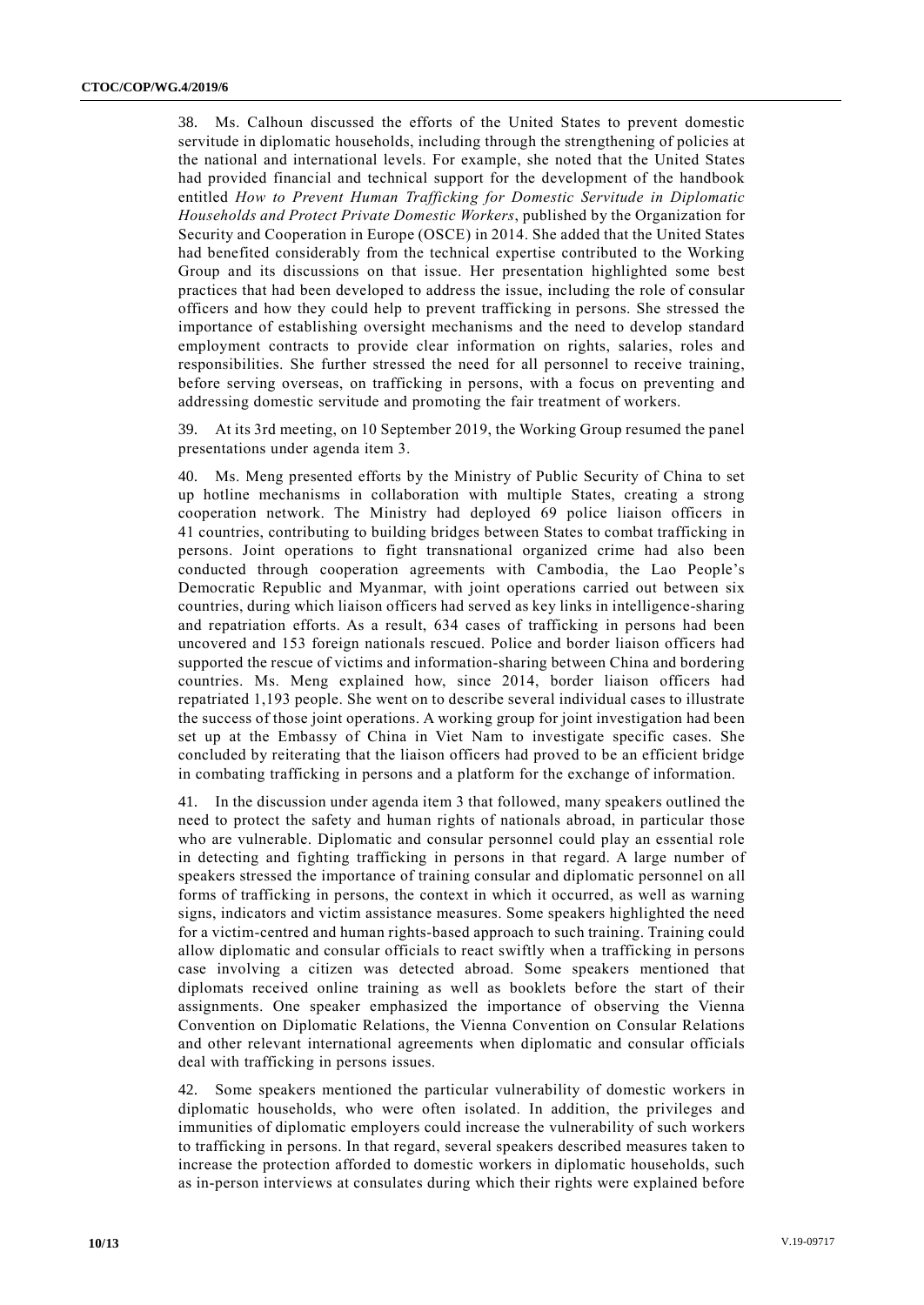the start of the assignment. Such interviews could be repeated once a year to assess the situation, for example in the context of visa renewal procedures.

43. Several speakers mentioned the importance of hotlines and other lines of communication for domestic workers in diplomatic households. In addition, the distribution of pamphlets and information brochures in many languages in consulates as well as awareness-raising films, television commercials and cartoons were described as good practices by some speakers.

44. Some speakers described legislative measures adopted to improve the working conditions of domestic workers, such as minimum salaries and regulated working hours. Some speakers also highlighted as a good practice that a domestic worker should receive salary payments directly to a bank account opened in the domestic worker's name.

45. Two speakers mentioned the establishment of dedicated offices as a best practice for mediation in cases of alleged abuse and related issues.

46. One speaker mentioned that trafficking in persons might occur in the context of international surrogacy, recruitment of foreign workers, volunteer programmes and student exchange programmes, adding that training for consular and diplomatic personnel should also cover those fields.

47. Many speakers mentioned that cooperation with international organizations, such as UNODC, the International Labour Organization, the United Nations Children's Fund and the International Organization for Migration could help countries in addressing trafficking in persons.

48. The OSCE handbook on preventing trafficking in persons for domestic servitude in diplomatic households, as well as the *Handbook for Diplomatic and Consular Personnel on How to Assist and Protect Victims of Human Trafficking*, published by the Council of the Baltic Sea States in 2011*,* were mentioned as examples of tools to be used for guidance.

49. Under agenda item 4, the Chair referred delegations to the index of recommendations adopted by the Working Group at its first eight meetings and the compilation of those recommendations. One speaker thanked the Secretariat for the documents, noting their immediate value to delegations.

50. In reflecting on the Working Group's discussions under agenda items 1 to 3, the Chair highlighted that the importance of collaboration had been a constant theme throughout the deliberations and that working together remained foundational to any successful response to trafficking in persons. The Chair noted that such collaboration could take many forms, including between different groups within the same organization, as in the case of financial crime investigators cooperating closely with investigators specialized in trafficking in persons; through specialized teams of police and prosecutors; between ministries or agencies, as was frequently seen in national anti-trafficking committees; between different Governments; and between Governments and civil society or the private sector.

51. The Chair welcomed the strong consensus among delegations on key promising practices and areas of work that should be pursued by the Working Group to effectively respond to trafficking in persons.

52. The Working Group discussed possibilities for thematic work in its future meetings and formulated a related recommendation to capture them.

# **IV. Organization of the meeting**

## **A. Opening of the meeting**

53. The ninth meeting of the Working Group on Trafficking in Persons was held in Vienna from 9 to 11 September 2019. Five meetings were held.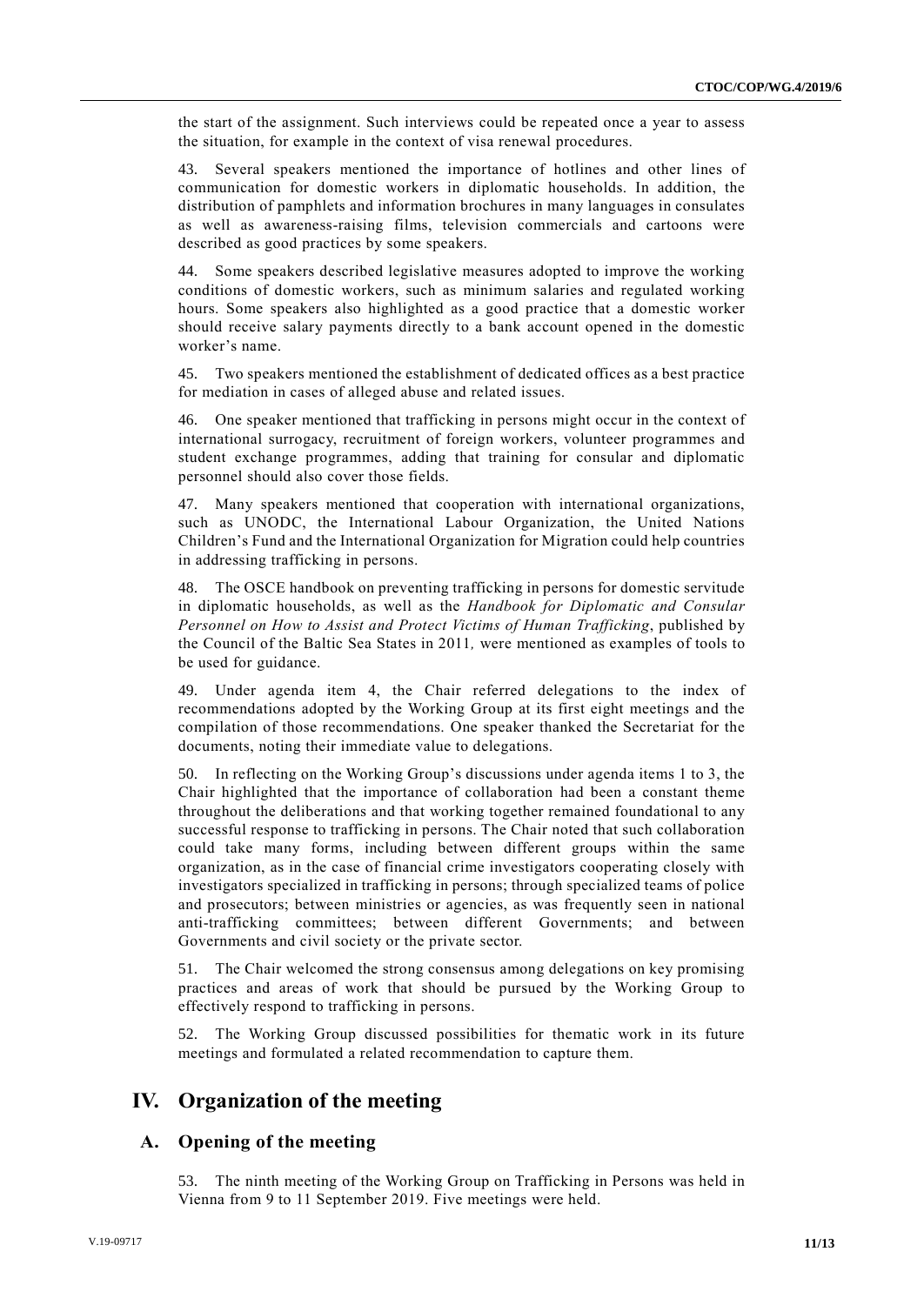54. The meeting was opened by Nazhat Shameem Khan (Fiji), Chair of the Working Group. She addressed the meeting and presented an overview of the mandate of the Working Group, its objectives and the subjects under its consideration.

55. At the opening of the meeting, a statement was made by the Secretariat.

## **B. Statements**

56. General introductory statements were made by the Secretariat under agenda items 2 and 3.

57. With the Chair presiding, the discussion under agenda item 2 was led by the following panellists: Ms. Blagg (United Kingdom), Ms. Mikos Passos (Brazil), Ms. Meng (China) and Ms. Sewpaul (South Africa).

58. With the Chair presiding, the discussion under agenda item 3 was led by the following panellists: Ms. Calhoun (United States), Mr. Marquez Navarro (Spain) and Ms. Meng (China).

59. Under agenda items 2 and 3, statements were made by representatives of the following parties to the Trafficking in Persons Protocol: Algeria, Australia, Bahrain, Belgium, Botswana, Brazil, Canada, China, Colombia, Dominican Republic, Egypt, European Union, France, Gambia, Indonesia, Israel, Italy, Mexico, Netherlands, New Zealand, Nigeria, Norway, Paraguay, Romania, Russian Federation, Saudi Arabia, South Africa, Sri Lanka, State of Palestine, Sudan, Switzerland, Thailand, United Arab Emirates, United Kingdom, United States and Venezuela (Bolivarian Republic of).

60. The observer for the Islamic Republic of Iran also made a statement.

61. Under agenda item 4, statements were made by representatives of the following States parties to the Trafficking in Persons Protocol: Algeria, Canada, China, Colombia, Egypt, Honduras, Mexico, New Zealand, Norway, Sudan and Thailand.

## **C. Adoption of the agenda and organization of work**

62. At its 1st meeting, on 9 September 2019, the Working Group adopted by consensus the following agenda:

- 1. Organizational matters:
	- (a) Opening of the meeting;
	- (b) Adoption of the agenda and organization of work.
- 2. Crime prevention measures in trafficking in persons.
- 3. Diplomatic and consular officials or liaison officers in diplomatic and consular missions and their roles in addressing trafficking in persons.
- 4. Other matters.
- 5. Adoption of the report.

## **D. Attendance**

63. The following parties to the Trafficking in Persons Protocol were represented at the meeting: Albania, Algeria, Angola, Argentina, Armenia, Australia, Austria, Azerbaijan, Bahrain, Belarus, Belgium, Bolivia (Plurinational State of), Botswana, Brazil, Canada, Chile, China, Colombia, Costa Rica, Croatia, Cuba, Cyprus, Czechia, Djibouti, Dominican Republic, Ecuador, Egypt, El Salvador, European Union, Fiji, Finland, France, Gambia, Germany, Greece, Guatemala, Honduras, Hungary, India, Indonesia, Iraq, Israel, Italy, Japan, Kenya, Kuwait, Latvia, Lebanon, Libya,